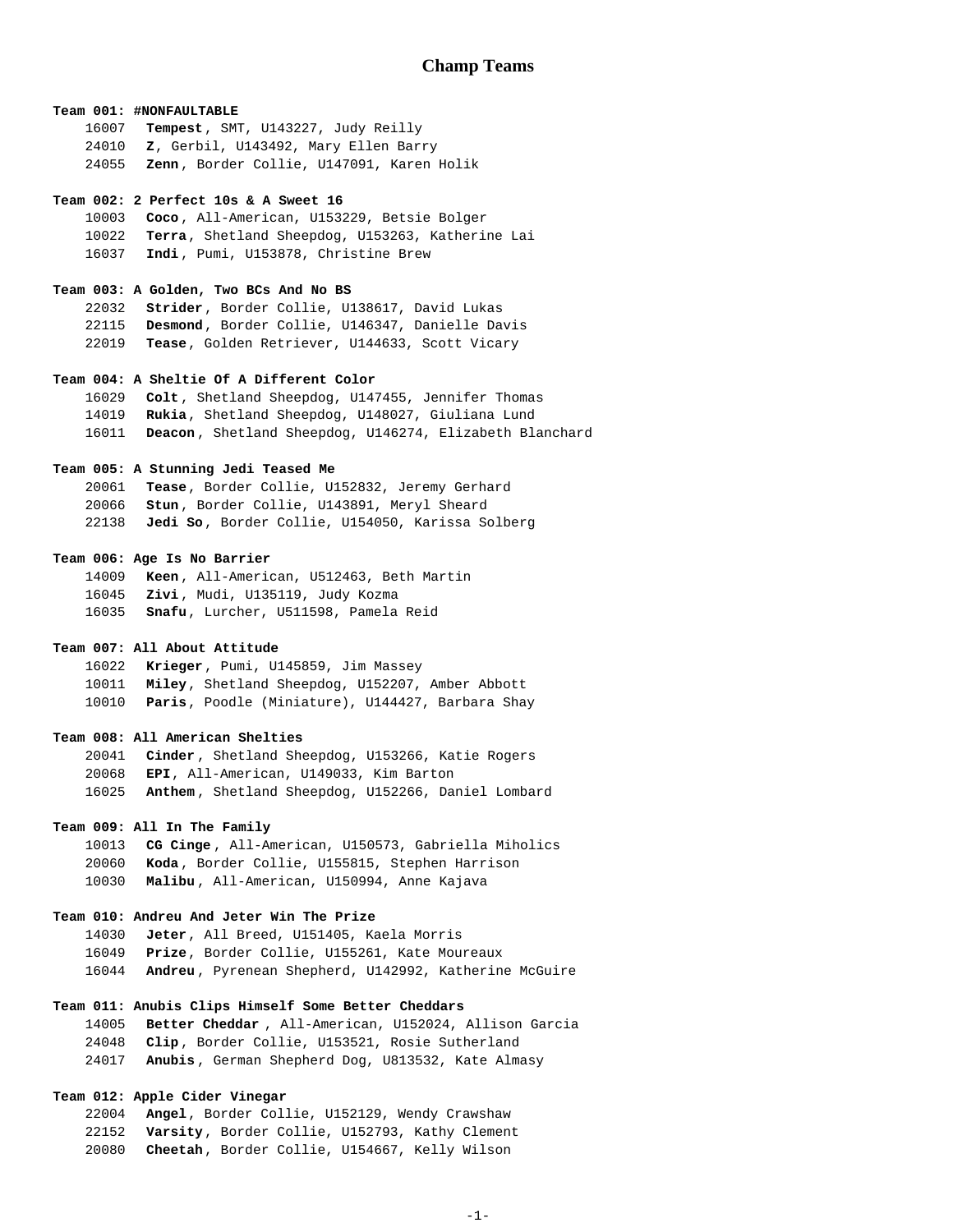### **Team 013: Ariel Ray Serina Sunny**

**Serina** , Border Collie, U157294, Wei Ji **Sunny**, Border Collie, U157297, Xiaoye Zhou **Ariel Ray** , Border Collie, U146748, Jimmy Chen

#### **Team 014: Australian German Border**

**Halliah**, German Shepherd Dog, U146240, Joyce Gauthier **River**, Australian Shepherd, U149957, Dianne McCormick **Jake** , Border Collie, U150404, John Marcus

### **Team 015: Baby Barks Alot & Mogley Run With Force**

**Honey Badger** , Baby Barks Alot, U153836, Jody Lolich **Kenobi** , Border Collie, U153166, Maria Badamo **Mogly**, Border Collie, U155609, Sarah Straub

### **Team 016: Bailey Pix Polka**

**Pixie**, Border Collie, U149786, Ginny Carlson **Polka-Dot** , Border Collie, U148500, Elizabeth Evans **Bailey** , Australian Shepherd, U156314, Ronald Seiter

## **Team 017: BAM!**

**Wilson** , Australian Shepherd, U149606, Jill Arenson **Bo**, Border Collie, U146254, Carol Bowers **Brittan**, Mudi, U151759, Jeanine Cowger

### **Team 018: Banzai Buzz Skylar**

**Buzz** , Jack Russell Terrier, U153850, Nicole Newman **Skylar** , Shetland Sheepdog, U143785, Sandy Scott **Banzai** , Border Collie, U147835, Anne Bordwell

# **Team 019: Barking B.A.D.**

**Brazen** , Border Collie, U152166, Rosemarie Huey **Denali** , Border Collie, U145300, Jeannie Bonsignore **Athena** , Border Collie, A150957, Mary Ellen Barry

### **Team 020: BC's Can Take A Toller On You**

**Gremlin**, Nova Scotia Duck Tolling Retriever, U151382, Charlene Bridgwood **Dew**, Border Collie, U150872, Elaine Coupe **Phoenix**, Nova Scotia Duck Tolling Retriever, U149001, Randy Holford

## **Team 021: Be Kind, Have Faith and Rock On**

**Kindle** , Australian Shepherd, U155384, Kathleen Schaefer **Rhythm** , Border Collie, A153223, Linda Husson **Faith**, Border Collie, U147396, Joy Moll

# **Team 022: Beauties & The Beast**

**Elite**, Border Collie, U148998, Kat Brown **Brisa**, Border Collie, U142192, Rosarito Martinez **Jubilee**, Border Collie, U149171, Priscilla Pantojas

# **Team 023: Bodie Chica Shibumi**

**Chica**, Border Collie, U155522, Merritt Speagle **Bodie**, Border Collie, U151228, Jennifer Kronbach **Shibumi**, Border Collie, U150815, Lisa Andrews

# **Team 024: Bordered By Gold**

**'NSync** , Golden Retriever, A154847, Stephanie Schmitter **Twist**, Border Collie, U147501, Christy Skinner **Artie Ross** , Golden Retriever, U155757, Linda Rose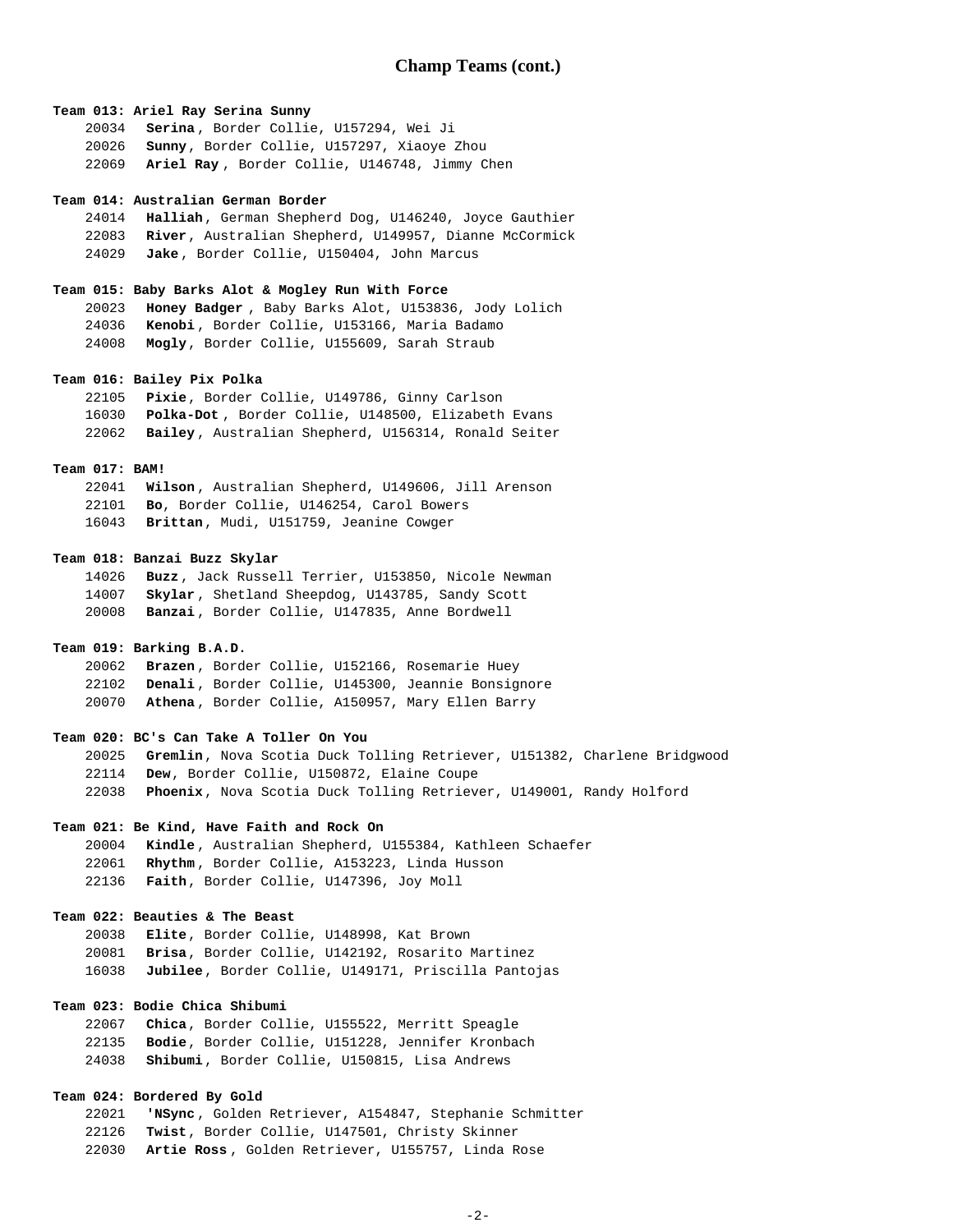## **Team 025: Boys Just Wanna Have Fun**

**Codex**, Beagle, U146580, Tracey Roth **Capt'n Kirk** , Miniature American Shepherd, U146613, Cheryl Warren **Pippin** , Papillon, U148838, Loretta Zich

#### **Team 026: Boys With Toys**

**Charlie**, Border Collie, U133818, Wendy Crawshaw **Zim**, Border Collie, U145745, Melanie Behrens **Whit** , Border Collie, U149146, Tracey Fulmer

### **Team 027: Bring It On**

**Spider** , Border Collie, U154993, Windi Williams-Weaver **Moneypenny** , Border Collie, U145692, Catherine Holmes **The Cutter** , Portuguese Water Dog, U145189, Danielle Scott

### **Team 028: Brit, Bree, Roo!**

**Britain**, Shetland Sheepdog, U135552, Bill Pinder **Jillaroo** , Australian Cattle Dog, U146883, Hannah Smith **Bree** , Jack Russell Terrier, U151480, Loretta Zich

## **Team 029: Burning Through The Sky**

**Della**, Australian Cattle Dog, U148232, Debie Jacques **Maybe**, All-American, U140595, Melissa Bishop **Fly**, Border Collie, U149405, Karen Stinnett

### **Team 030: Burst Kelvin Mari**

**Burst**, Border Collie, U152364, Terry Smorch **Mari** , Border Collie, U154599, Joan Kurlander **Kelvin** , Border Collie, U146070, Kate Moureaux

## **Team 031: Burton Robin Rush**

**Robin**, Border Collie, U157295, Zhe Tang **Burton** , Border Collie, U157292, Xiang Yao **Rush** , Belgian Tervuren, U153186, Tracy Duncan

## **Team 032: By The Skin Of Our Teeth!**

**Brilliant** , Australian Shepherd, U153511, Crystal Ragan **Lady** , German Shepherd Dog, U153135, Michelle Addison **Pixie Pig** , Border Collie, U143359, Alicia Bennett

## **Team 033: Cash Creed DareDevil**

**Cash** , Border Collie, U149875, Sally Connell **Creed**, Border Collie, U149603, Sangie Brooks **DareDevil** , Border Collie, U149837, Laura Pryse

## **Team 034: Causing Mayhem**

**Dezi** , Border Collie, U146010, Linda Husson **Brodie** , Rat Terrier, U153327, Estelle Robinson **Fuji** , Asian Border Collie, U143758, Mich Powers

# **Team 035: Celebrating The Journey With Fixx**

| 16016 Journey, Border Staffy, U151621, Ann Petrochko  |
|-------------------------------------------------------|
| 22099 Fixx, Border Collie, U139696, Rosemarie Huey    |
| 22025 Celebrate, Border Collie, U150280, Shirley Loos |

# **Team 036: Chapter's Dream Weekend With Girl Friday & A Maserati**

**Marti**, Australian Tulip Dog, U149715, Mary Dougherty **Chapter**, Border Collie, U146380, Annette Alfonso

**Friday** , Border Collie, U142678, Samantha Saldana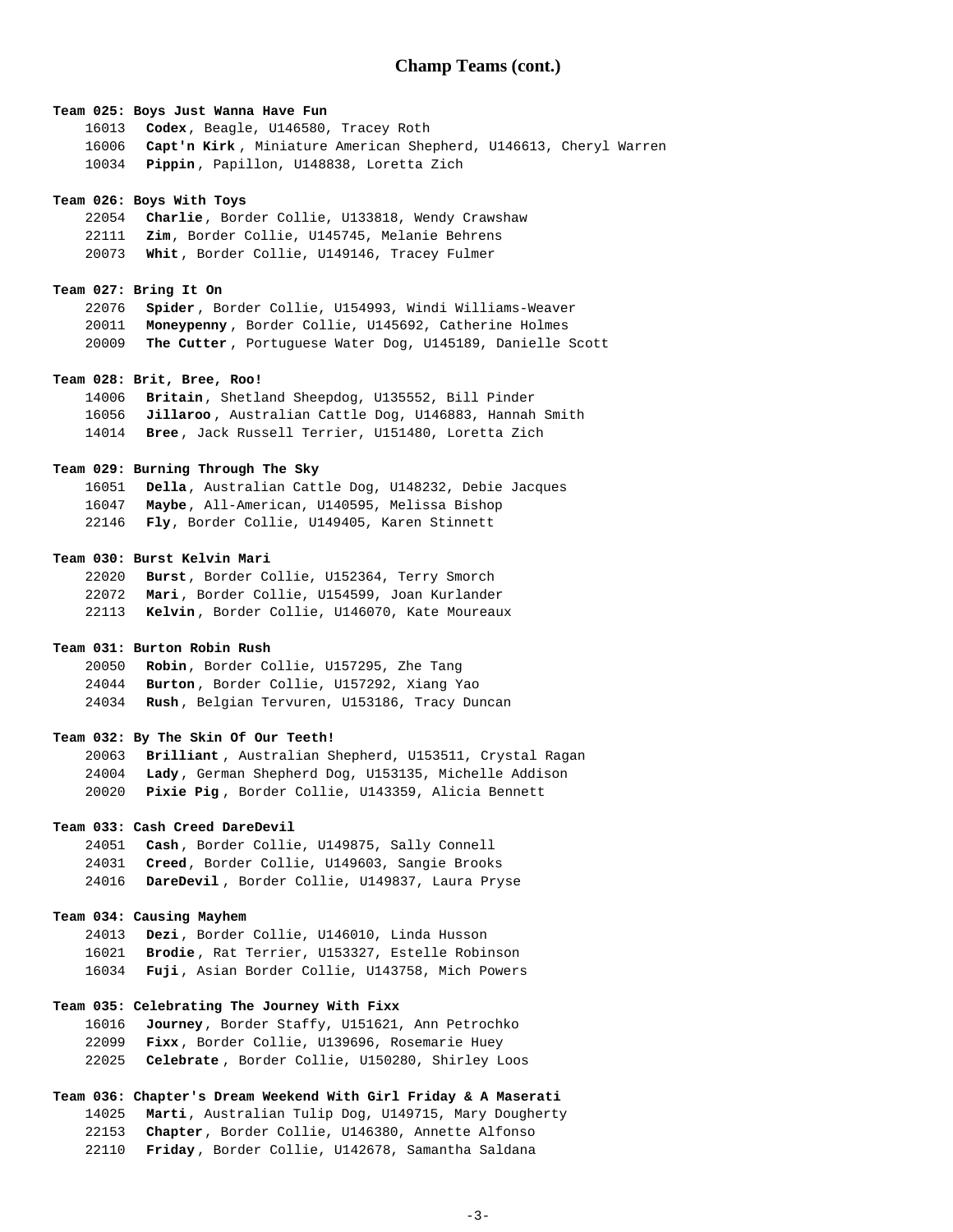### **Team 037: Coffee & Music On The Deck**

**Decker** , Border Staffy, U136414, Robin Newman **Lyric**, Border Collie, U139989, Kevin Kent **Crave**, Border Collie, U139254, Jennifer Siegel

#### **Team 038: Crabcakes**

**Truant** , Border Collie, U154229, Cynthia Hornor **Lainey** , Border Collie, U147078, Donna Rohaus **Glance** , Border Collie, U138422, Soshana Dos

### **Team 039: Crazy Hair, Don't Care!**

**Hasten** , Parson Russell Terrier, U138041, Toni Whitfield **Friday** , Jack Russell Terrier, U139348, Crystal McClernon **Squirrel** , All-American, U150068, Karen Gloor

## **Team 040: CruzN To The Races In My Chevy**

**Chevy**, Border Collie, U150825, Jamie Lyle **Cruz'N** , Border Collie, U146819, Shar Henry **Race'N** , Golden Retriever, U137910, Norm Lende

### **Team 041: Dancing On Fire Causes A Ruckus**

| 20039 | Dance, Border Collie, U152792, Melanie Behrens      |
|-------|-----------------------------------------------------|
|       | 22013 Ignite, Border Collie, U146097, Susan Rolek   |
|       | 22022 Outspoken, Border Collie, U154926, Abby Peach |

### **Team 042: Don't Jinx It**

**Solo** , Border Collie, U146342, Ashley Castro **Gambit** , Border Collie, R813411, Adriana Nottestad **Jolt** , Border Collie, U141404, Tawni Millet

## **Team 043: Drivin' 2 The PZ**

**Snips**, Border Collie, U147079, David Kurtz **Gunner** , Border Collie, U141249, Lonny Elson **Vex E**, Border Collie, U155385, Rachel Evers

### **Team 044: Float Like A Butterfly, Sting Like a Bee**

**#Winning** , Border Collie, U150844, Morgan Hanson **Striker**, Border Collie, U141319, Rachel Carlson **Venom**, Border Collie, U149209, Tim Mitchell

## **Team 045: Gambling On Being Famous As The Nile**

**Fame** , Border Collie, U151847, Janet Boggs **Jackpot**, Border Collie, U154788, Libby Gormican **Nile** , Border Collie, U156052, Jordan York

### **Team 046: Graceful Adventures On A Harley**

**Gracey** , Border Collie, U147769, Kaitlyn Rohr **Harley** , Australian Shepherd, U143230, Brittanie Rutkowski **Venture**, Border Collie, U142313, Nicole Levesque

## **Team 047: Graphene Simmer Down Usher**

**Usher**, Border Collie, U145397, Abby Peach

- **Graphene** , Border Collie, U154617, Paulena Renee Simpson
- **Simmer Down!** , Border Collie, U145664, Maddie Speagle

# **Team 048: Herding Vermin**

**Portia** , Shetland Sheepdog, U150216, Laurene Galgano **RingoPhire** , Swedish Vallhund, U143499, Lynn Sigman **Mouse**, Jack Russell Terrier, U137641, Tracey Luggiero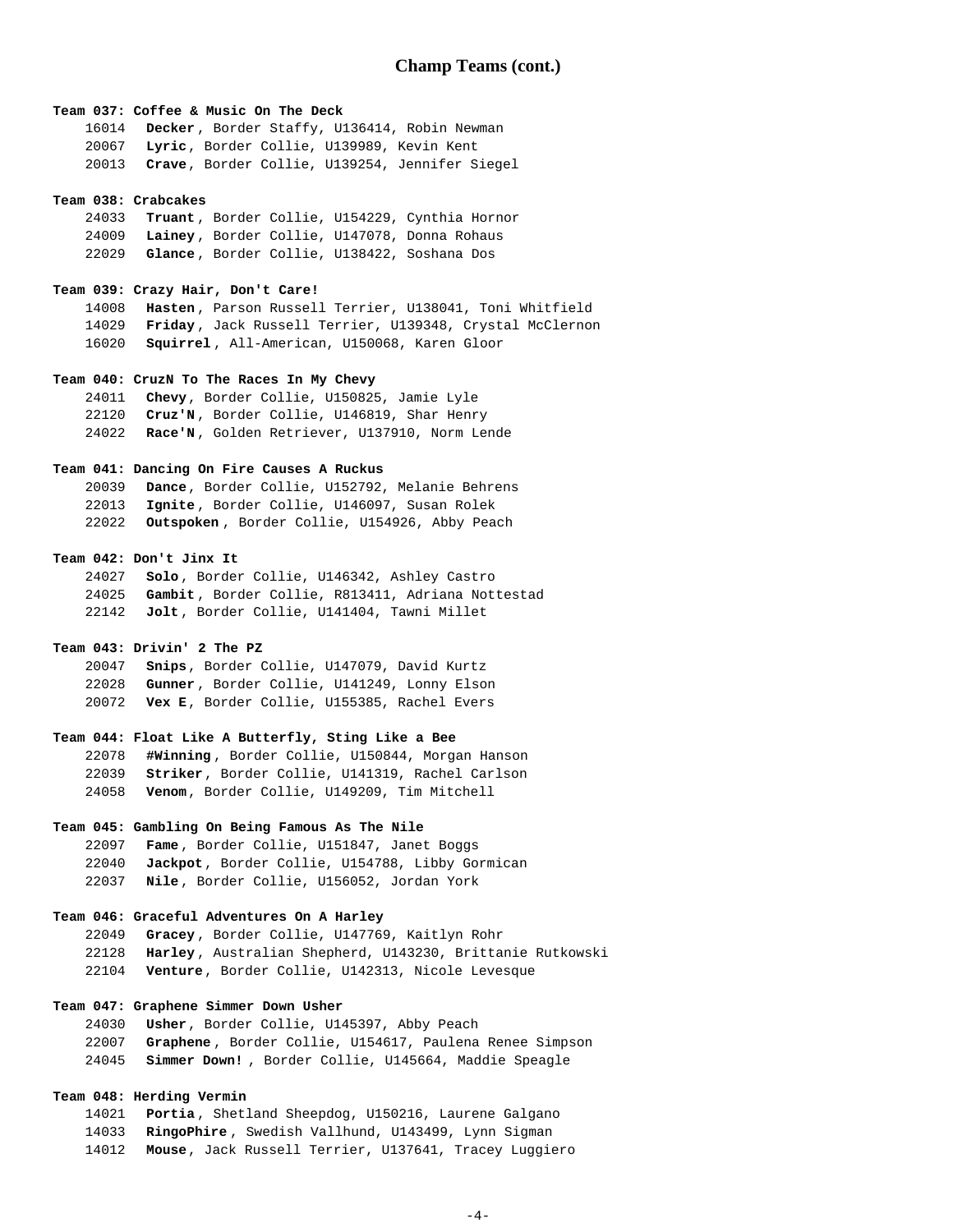**Team 049: Herds So Good Teddy**, Miniature American Shepherd, U146535, Sue Lohrer **Tuukka** , Shetland Sheepdog, U147238, Lynn Thibodeau **Beinn**, Border Collie, U153939, Linda Medcraft  **Team 050: Hot And Loud Dancers Winnie** , Shetland Sheepdog, U152124, Patricia Toro **Mambo**, Nova Scotia Duck Tolling Retriever, U149234, Jaime Ramirez **Blanche**, Standard Schnauzer, U149419, Kathy Grace  **Team 051: I Heard Ewe Nakoma** , Australian Cattle Dog, U139969, Becky Anderson **Zipper** , Border Collie, U146897, Stacey Melko **Amp H**, Border Collie, U150478, Sarah Hughes  **Team 052: J-Crew Jiffy**, Border Collie, U149168, Lexi Brigante **Jake** , Border Collie, U142695, Kaitlyn Rohr **Justice**, Border Collie, U155030, Lonny Elson  **Team 053: Japan A And Expo Moana**, Border Collie, U153713, Noriko Sugimoto **Angela** , Shetland Sheepdog, U148736, Haruka Satou **Expo** , Belgian Tervuren, U142815, Wendy Sommer  **Team 054: Japan B Char-Lee** , Cockapoo, U151074, Mikio Maeda **Moose**, All Breed, U151114, Yukari Amano **Ecru** , Labrador Retriever, U148767, Rieko Horiuchi  **Team 055: Japan C Ami**, Miniature Schnauzer, U153648, Masashi Naito **Kanna**, Border Collie, U146296, Masatomo Wakabayashi **Katy** , Border Collie, U146297, Fumiko Nitta  **Team 056: Japan D Zoey** , Border Collie, U157087, Eri Momiyama **Unpyo**, Border Collie, U157083, Kazuyoshi Tanabe **Connie** , Poodle (Miniature), U155597, Noriko Kishino  **Team 057: Japan E Kure** , Miniature Pinscher, U140489, Masatomo Wakabayashi **Raz**, Poodle (Toy), U148902, Yayoi Taguchi **Luca** , Labrador Retriever, U148852, Asako Morimi  **Team 058: Jena's Bleu Slade Chews Jena** , All-American, U153806, Renee Culpepper **Slade**, Shetland Sheepdog, U143210, Scott Brannan **Bleu** , Papillon, U137433, Alicia Bennett  **Team 059: Just Havin' Fun Fia**, Border Collie, U148140, Christopher Holm **Gracie** , Labrador Retriever, U140628, Ellen Zieske **Cheeky** , Border Collie, A153582, Martha Francis  **Team 060: Knowing The Goings Fever**, Border Collie, U151775, Sarah Westcott

**Bang** , Border Collie, U154717, Minna Martimo **Knack**, Border Collie, U149452, Soshana Dos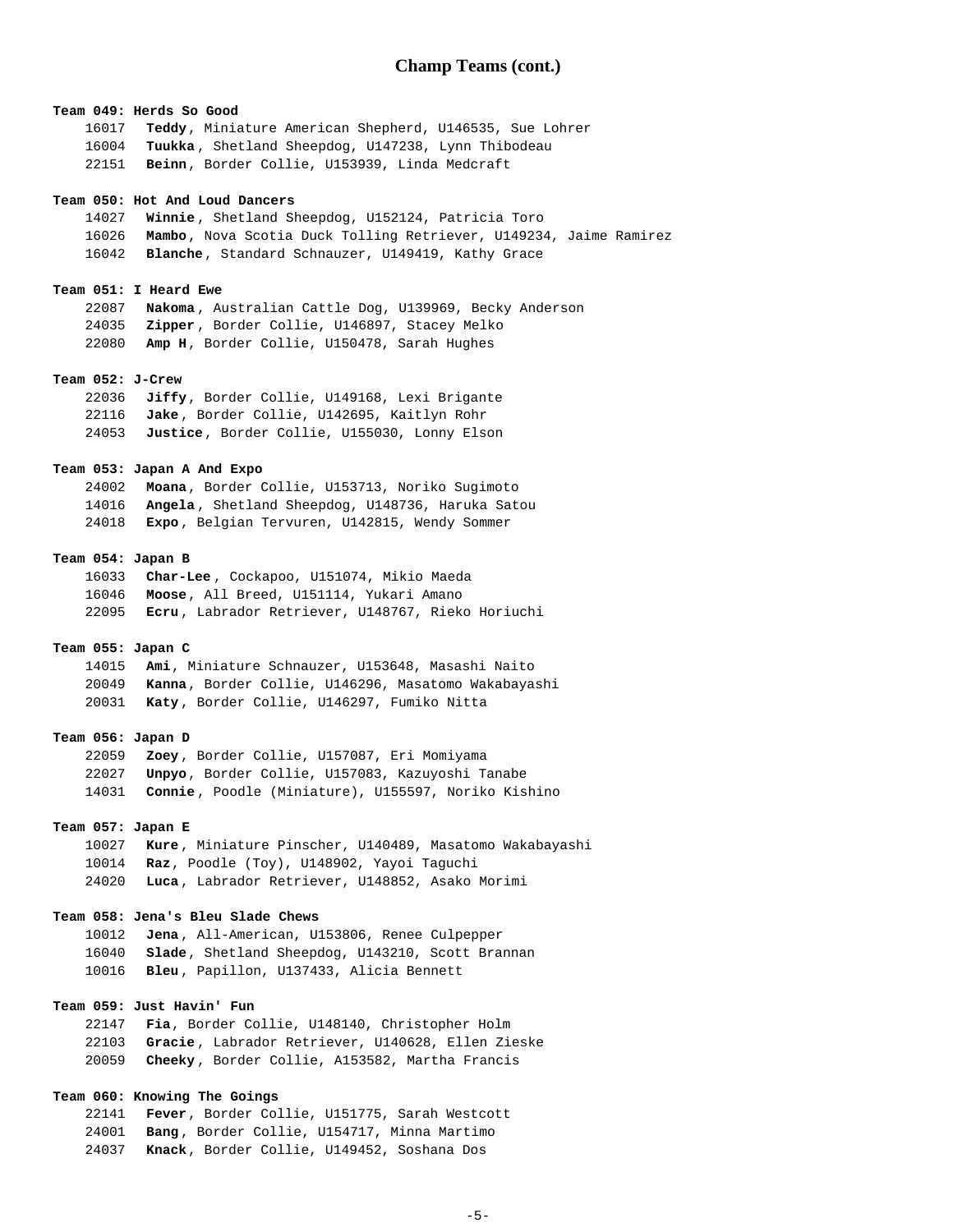## **Team 061: Lay It On The Line**

**BAM!** , Border Collie, U149459, Sharon Levine **Shazam** , Border Collie, U150195, Babette DeLaune **Bob**, Border Collie, U144232, Mark Wirant

### **Team 062: Leia's Legacy Reigns**

**Leia** , Border Collie, U153276, Ann Fake **Legacy** , Border Collie, U152464, Janet Gauntt **Reign**, Border Collie, U155271, Janet Terry

## **Team 063: Maddie's Rev'd Up AdVenture**

**Venture**, Shetland Sheepdog, U153525, Jean Lavalley **Rev**, Border Collie, U145330, Marni Brown **Maddie** , Border Collie, U148314, Jenna Williams

## **Team 064: Make Mine A Double**

**Diva** , Border Whippet, U153613, Laura Slusher **Vex W**, Miniature American Shepherd, U150321, Lisa Woodside **Rogue**, Portuguese Water Dog, U151874, Danielle Scott

## **Team 065: Maverick Drops A Couple "F" Bombs**

**Maverick** , Pembroke Welsh Corgi, U152814, Jeremy Gerhard **Fargo**, Border Collie, U145946, Kathy Wells **Finn** , Border Collie, U141509, Elyse Rossellini

## **Team 066: May We Table Hop?**

**May-tal**, Border Collie, U147520, Laura Novick **Mesa** , Border Collie, U151425, Brooke Ortale **Hopi** , Border Collie, U146133, Lauralyn Johnson

## **Team 067: Merles Gone Wild**

**Tine** , All-American, U149290, Rhonda Koeske **Nuddge** , Border Collie, U151217, Deb Smith **Jaxon**, Australian Shepherd, U154918, Renee Kalmanson

### **Team 068: Mischief Managed**

**Sprinkles** , Papillon, U149250, Nicole Cabrera **Derby**, Border Collie, U142487, Rafael Quinones **Cassi**, Border Collie, U134210, Lexi Brigante

## **Team 069: Movin' Groovin' Funky Chicks**

**Brio** , Australian Shepherd, U152302, Jody Faulkner **Fleur De Lis** , Border Collie, U149368, Renee Culpepper **Remington** , Australian Shepherd, U143150, Christie Deen

## **Team 070: Naughty, Naughtier, Naughtiest**

**Keg**, Border Collie, U147555, Kristi Cetrulo **Popeye** , Border Collie, U150618, Kama Rueschenberg **Rich** , Border Collie, U146161, Mia Grant

# **Team 071: Norm's Raising A Little Ruckus**

**Lagniappe** , All-American, U148236, Kathy Topham **Ruckus** , Australian Shepherd, U154746, Jeremy Gerhard **Norm** , Border Collie, U142617, Donna Rohaus

# **Team 072: One Tail Short Of 3 BC's**

**Amp C**, Border Collie, U146272, Lori Cope **Westley**, Border Collie, U146732, Mary Metelko **Wager W**, Australian Shepherd, U148662, Julie Watson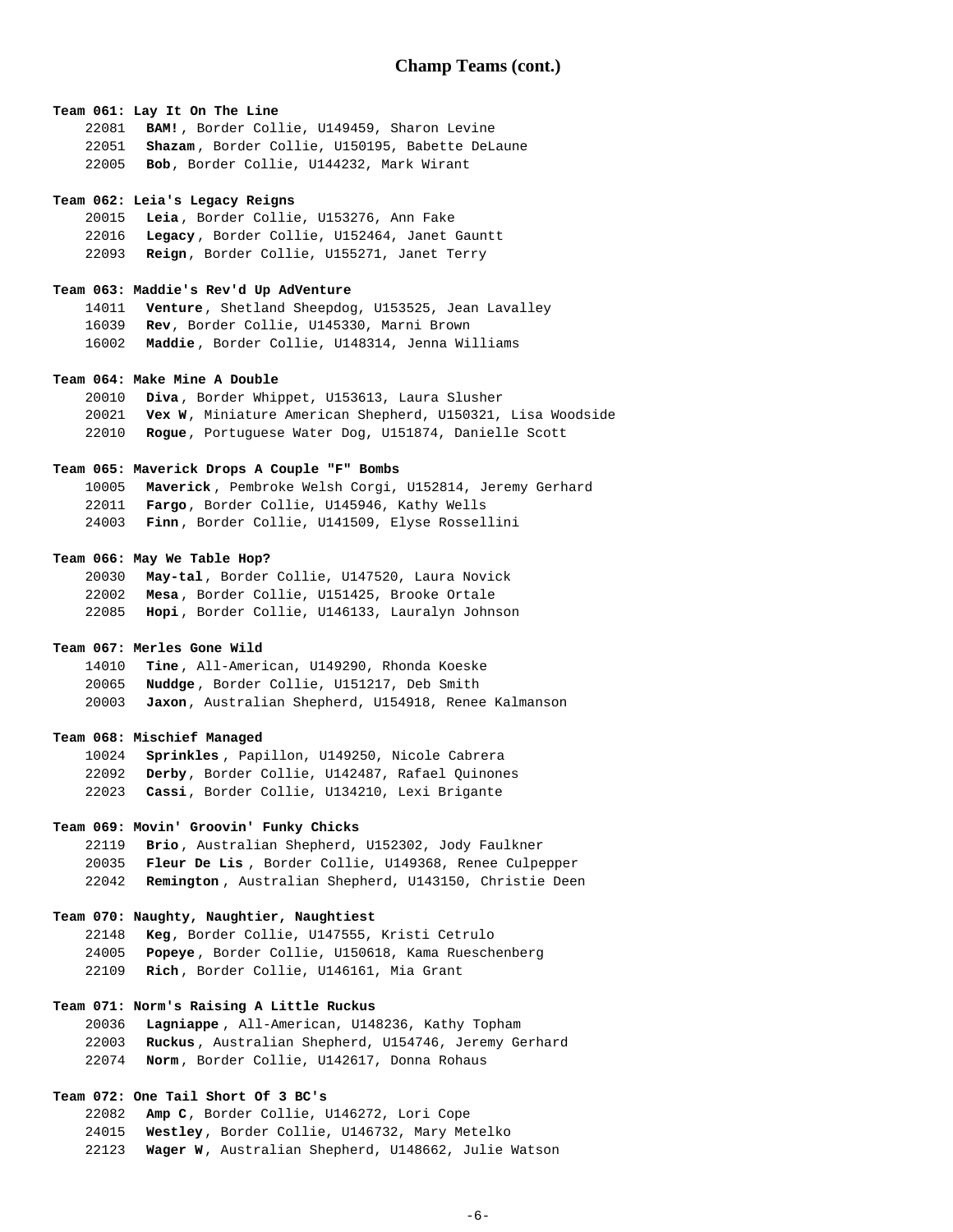**Team 073: P!nk Rock Girls Pressa** , Border Collie, U146135, Candace Atchison **Libbi**, Border Collie, U155715, Lynnea Landers **P!nk** , Border Collie, U154666, Steven Jacobs

#### **Team 074: Paws And Let Jenny Shine**

**Jenny**, Border Collie, U141724, Kent Mahan **Shine**, English Shepherd, U152319, Hope Jones **Pawley** , Boykin Spaniel, U150851, Anne Cook

### **Team 075: Ping's High On A Gypsy Moon**

**Moon B** , Border Collie, U146990, Loret Bartol **Gypsy**, All-American, U149951, Susan Knill **Ping** , Border Collie, U154558, Diane Sanders

## **Team 076: Pink's Heart Races For Romeo**

**Pink** , Cocker Spaniel, U143893, Carolyn Hess **Race** , Papillon, U148544, Jeff Poling **Romeo**, Miniature Schnauzer, U150064, Laura Kelley

# **Team 077: Play, Slay, And Conquer The Day**

**Vim**, Border Collie, U152147, Kim Terrill **Joss** , Border Collie, U147477, Linda Johns **Racer**, Border Collie, U148655, Bobbie Ambruzs

## **Team 078: Player Streaking Across The Sky**

**Sky**, Shetland Sheepdog, U154142, Deborah McBride **Player** , Border Collie, U155463, Lori Cope **Streak** , Shetland Sheepdog, U147969, Brittany Schaezler

## **Team 079: Poodle Sistas And Their Mista**

**Trendi** , Poodle (Miniature), U150439, Rebecca Schnulle **Seal** , Miniature Schnauzer, U150115, Karin Kinnan **Dazzle** , Poodle (Miniature), U147965, Mitzi Keating

### **Team 080: Que Sera Sera**

**Hype** , Border Collie, U140665, Laura Slusher **Tesla**, Border Collie, U154366, Linda Snyder **Beckett**, Australian Shepherd, U149166, Anne Popper

# **Team 081: Ratchet Will Exit For Ice Cream**

**Exit** , Pembroke Welsh Corgi, U156637, Sarah Straub **Spumoni**, All-American, U153643, Kathy Tyson **Ratchet**, Rat Terrier, U812796, Nancy Cush

## **Team 082: Red, Black & Blue**

**Alex** , Belgian Sheepdog, U150186, Elizabeth James **Shiver** , Border Collie, A147946, Nikki Hall **Elvis**, Border Collie, U149194, Tracy Horn

# **Team 083: Reese & Ryker Riding The Psychadelic Bus**

**Ryker**, Border Collie, U148657, Debbie Spence **Reese**, Australian Shepherd, U144212, Crystal Ragan **Pink Floyd** , Border Collie, A155343, Abby Peach

# **Team 084: Relatives Keeping Score**

**Drogon** , Border Collie, U151508, Elizabeth Ampleford **Score**, Border Collie, U151384, Rebecca Thrift **Damuraz**, Border Collie, U147255, Merritt Speagle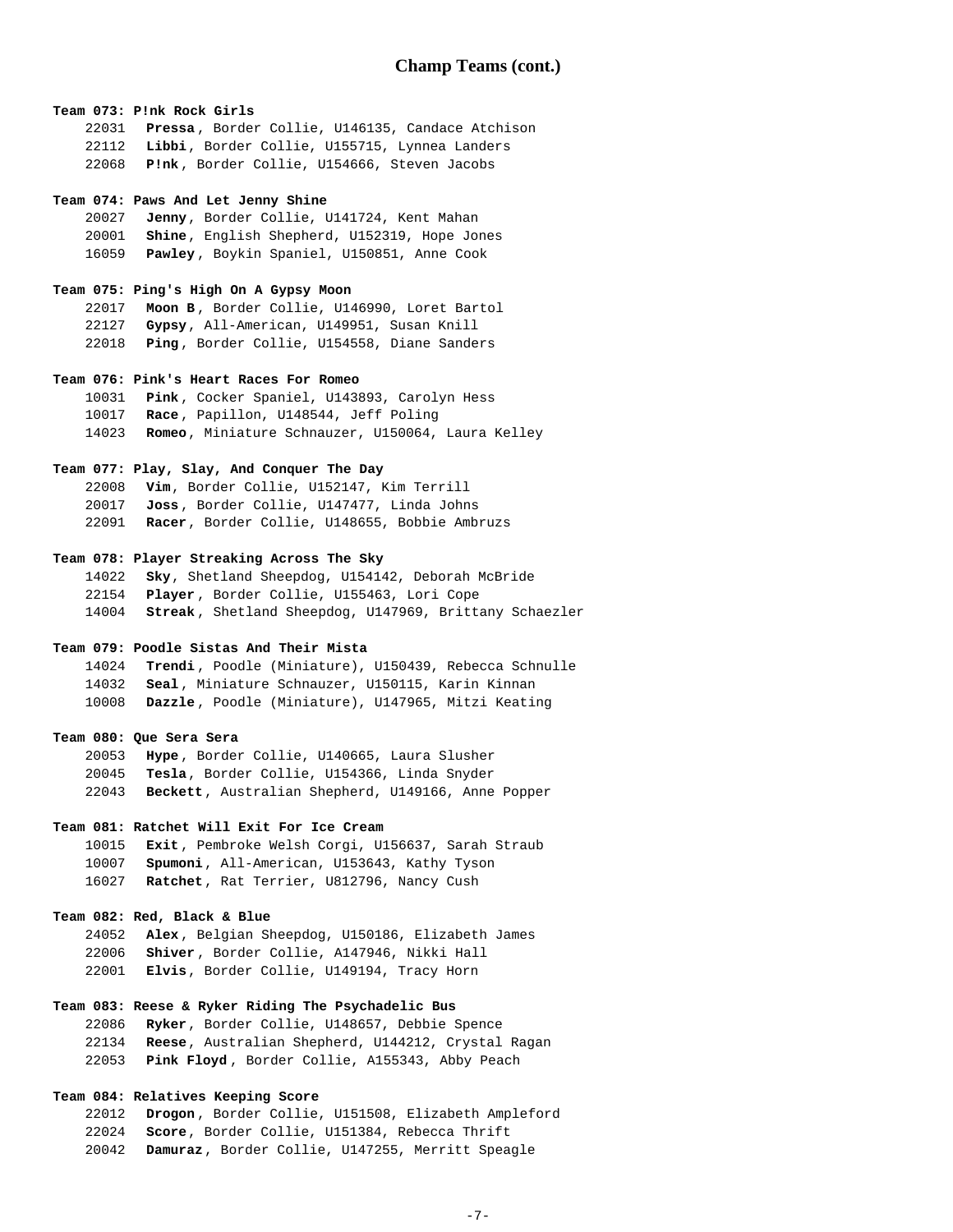### **Team 085: Rhydian's Wynning Tempo**

| 22100 | Tempo, Border Collie, U151902, Bonny Henning            |
|-------|---------------------------------------------------------|
|       | 24043 Rhydian, Border Collie, U151835, Colleen McKinney |
| 22060 | Wynn, Border Collie, U147050, Cindy Simpson             |

#### **Team 086: Rockin' Red Dogs**

**Lucero** , Border Collie, U141533, Ricardo Segui **Kaya** , Australian Shepherd, U154223, Grete Mortley **Seeker** , Australian Shepherd, U146730, Nicole Levesque

### **Team 087: Rocky & Kona Get their Groovee On**

**Rocky**, Border Collie, U151724, Rachel Carlson **Kona** , Australian Shepherd, U140026, Jeanette Losey **Groovee**, Border Collie, U153379, Valori Duff

### **Team 088: Running To The Border**

**Riot** , Border Collie, U152671, Courtney Moore **Chica**, Border Collie, U146825, Richard Chilibeck **Jelly Belly Bean** , Border Collie, U148851, Catherine Laria

## **Team 089: Running With Toy Toy**

**Roxy** , Poodle (Toy), U147086, Ivette White **Bright** , Border Collie, U151153, Rachel Sanders **Nebraska** , Border Collie, U156697, Anna Eifert

### **Team 090: Shadows Of That Motown Tempo**

**Shadow** , Shetland Sheepdog, U153611, Helen Benson **Motown** , Shetland Sheepdog, U154158, Susan Bekaert **Tempo**, Shetland Sheepdog, U153778, Traci McClung

## **Team 091: Small World**

**What!**, Jack Russell Terrier, U153624, Teresa Calvert **Lark** , Papillon, U154434, Betsey Lynch **Lenon**, All Breed, U155666, Hiromu Ito

## **Team 092: Smoking Smart Kennedy**

**Kennedy**, Border Collie, U153844, Linda Eldred **Pyro** , Border Collie, U150336, Diane Spring **Smartie**, Border Collie, U153004, Sharon Goodwin

# **Team 093: Sofa King Awesome**

**Legion** , Border Collie, U149412, Martine Kopka **Bindi Sue** , Border Collie, U148952, Kaimen Miller **Mint** , Border Collie, U151815, Sarah Duke

### **Team 094: Southern Sizzle**

**Zig-zag**, Shetland Sheepdog, U151004, Sara Peterson **Hedy** , Poodle (Miniature), U147560, Susan Cochran **Synge**, Poodle (Miniature), U150505, Suzanne Wesley

# **Team 095: Spiff'N Up Our Race Cars**

**Ast'N**, Border Collie, U153484, Norm Lende **Spiff**, Golden Retriever, U152471, Sandra Haigler **Beemer** , Shetland Sheepdog, U141827, Sandra Schmidt

# **Team 096: Stoked For The Truth About Rayn**

**Truth**, Border Collie, U147044, Alison Carter **Rayn** , Border Collie, U153539, Laura Bussing **Stoked** , Border Collie, A150944, Sheila Ross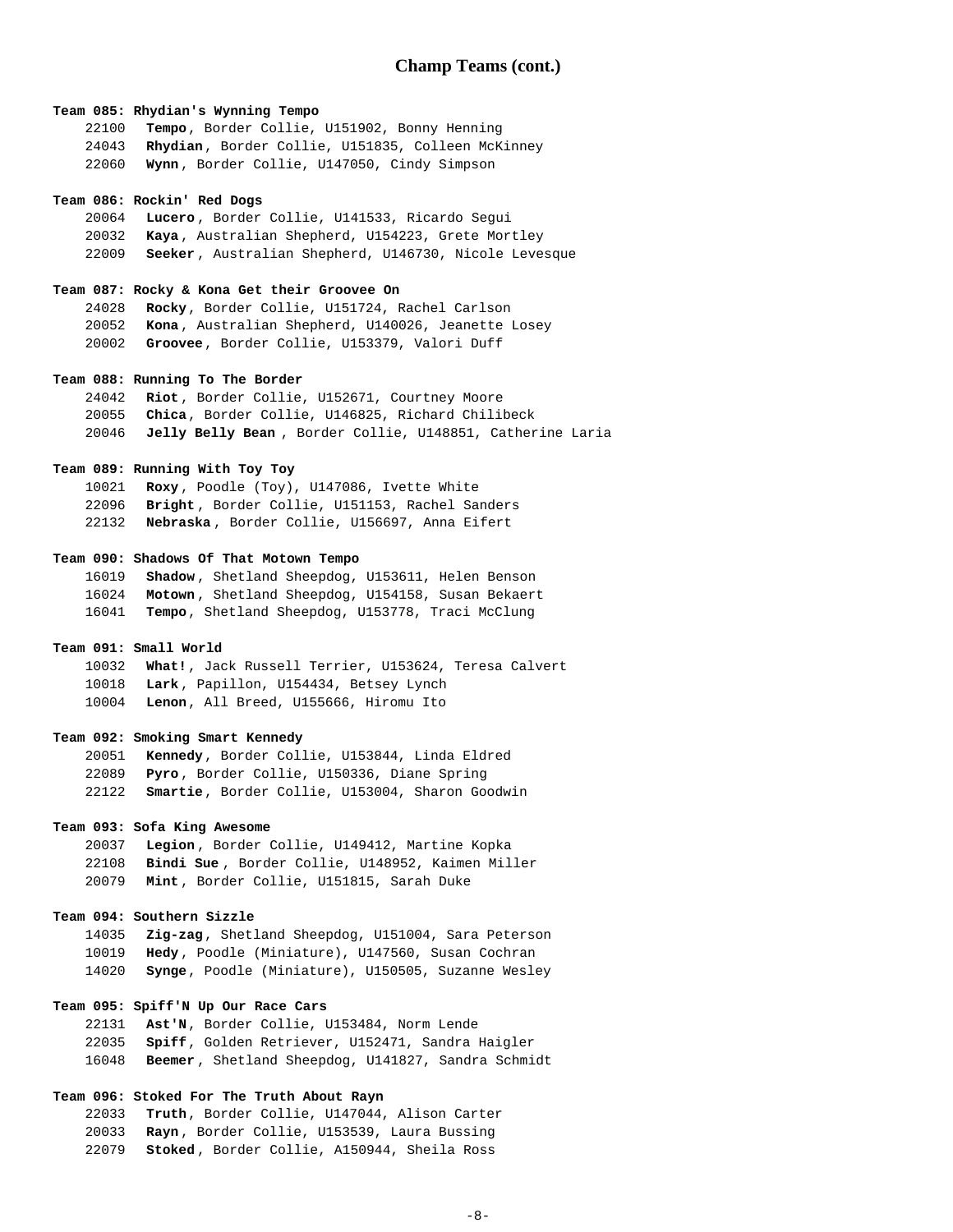# **Team 097: Super Heros Unleashed**

|       | 22117 Jedi St, Border Collie, U147188, Joni Steinbach |
|-------|-------------------------------------------------------|
| 22045 | Hero, Border Collie, U153777, Shelley Nichols         |
| 20019 | Venus, Border Collie, U141293, Jessica Sabraski       |

#### **Team 098: Swarm Of Bees**

**Ella** , All-American, U152531, Courtney Holscher **Sloane Ranger** , Border Collie, U153646, Catherine Holmes **Feist**, Border Collie, U150878, Victoria Booth

### **Team 099: Taken A Swig With Amigos**

**Taken**, Border Collie, U141080, Whitney Peluse **Amigo**, Border Collie, U150483, Gwyneth Friedl **Swig** , Border Collie, U144875, Renee King

# **Team 100: Tallah's Trek For Glory**

**Glory**, Border Collie, U149666, Rachel Downs **Talla**, Border Collie, U141600, Sarah Jones **Trek** , Shetland Sheepdog, U148015, Brittany Schaezler

# **Team 101: Tally Up Seven Franks - We Are All About The Money!**

**Tally**, Border Collie, U150312, Kelly Nielsen **Franky** , Border Collie, U148846, Blynn Baker **Seven**, Border Collie, U141837, Ruth LaRocque

## **Team 102: Team Abby & Cayman Solve A Mystery**

**Mystery**, Border Collie, U152517, Alice Reinkemeyer **Cayman** , Border Collie, U153537, Nanette Nance **Abby** , Border Collie, U153122, Kathy Ketner

## **Team 103: Team Avengers**

**Valkyrie** , Bedlington Terrier, U139264, JoAnn Burtness **Nitro**, Border Collie, U145053, Geoff Nieder **Vegas**, All-American, U143625, Kim Neff

## **Team 104: The Flossers**

**Zoe**, Wheatable, U146765, Cliff Anderson **Gimmick**, Lion, U146862, Alaina Axford-Moore **DeWalt** , Border Collie, U146721, Vincent Madeiros

# **Team 105: The Lucky Ones**

**Lilu** , Border Collie, U149385, Nelci O'Brien **Dodge**, Border Collie, U150223, Daryl Pubillones **Ritz** , Border Collie, U144639, Nicole Houghton

# **Team 106: The Screamin' Dream Team**

**P!nk** , Border Collie, U151449, Jennifer Crank **Streak** , Shetland Sheepdog, U148532, Susan Crank **Swindle**, Shetland Sheepdog, U152816, Abigail Beasley

# **Team 107: The Sly Wascally Wabbit**

**Rabbit** , Jack Russell Terrier, U146467, Robin Newman **Sly**, Border Collie, U152440, Judy Pretli **Rascal** , Border Collie, U147220, Peter Cinotto

## **Team 108: The Stanley Cup Champions**

**Ripley** , All-American, U146910, Laura Harper **Simon**, Shetland Sheepdog, U145299, Cindy Zangrilli **Misty**, Border Collie, U144965, Peter Cinotto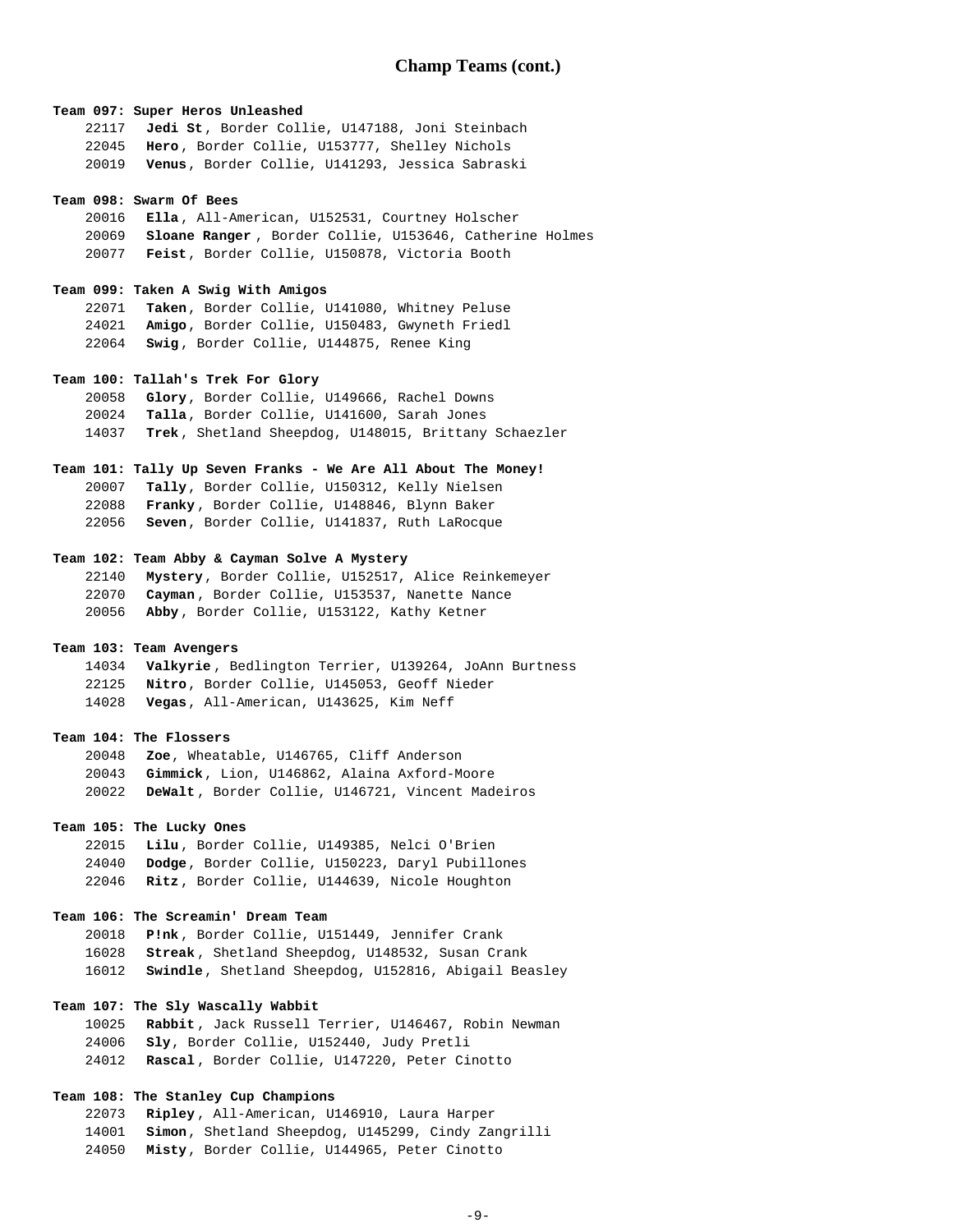**Team 109: The Unjudgables Penny**, Feistyhuahua, U145070, Cindy Hensley **Johnny B** , Border Collie, U139649, Janet Gauntt **Baru** , Australian Shepherd, U144873, Sally Josselyn

### **Team 110: Three's A Herd**

**Rowan**, Shetland Sheepdog, U149447, Heather Witt **Wager F**, Border Collie, U143461, Ann Fake **Beezer** , Cardigan Welsh Corgi, U152265, Jill Rossi

## **Team 111: Victorious Secret**

**Flair**, Border Collie, U151760, Amber Abbott **Fate** , Border Collie, U151033, Jennifer Yates **Jetter** , Border Collie, U145353, Ronnie Marquez

### **Team 112: Viper Moons Like Jagger**

**Jagger** , Border Collie, U147138, Barbara Hill **Viper**, Border Collie, U144413, Dave Hill **Moon S** , Border Collie, U152343, Danielle Scott

# **Team 113: Wagger, Swagger & Fresh**

**Lincoln**, Cocker Spaniel, U152242, Erin Queen **Switch** , Shetland Sheepdog, U154656, Katie Rogers **Sushi**, Shetland Sheepdog, U156340, Jane Plamondon

### **Team 114: Weapons Of Mass Confusion**

**Kaiden** , All Breed, U155393, Robin Taylor **Triton** , Border Staffy, U140337, Angie Fink **Radler** , Border Collie, U144373, Cynthia Egyed

## **Team 115: WTFunk**

**Full Tilt** , Border Collie, U141529, Gabriella Miholics **Aero** , Border Collie, U153619, Renee Clark **Jet**, All Breed, U145598, Annette Spitters

### **Team 116: Wyckedly Kool**

**Ziva** , German Coolie, U145385, Ernie Rodriguez **Wycked** , Labrador Retriever, U155180, Lysa Goguen **Torque** , Koolie, U147270, Dove Cresswell

### **Team 117: Xarya Has Plenty Of Bounce**

**Bounce** , Golden Retriever, U148806, Lois Williams **Plenty** , Golden Retriever, U149680, Mardi Closson **Xarya**, German Shepherd Dog, U149838, Susan Greenholt

## **Team 118: You Can't Sit With Us**

**June** , Australian Cattle Dog, U155563, Lauren Hansen **Nessie** , All-American, U148847, Alanna Lowry **Zen**, Papillon, U140706, Daneen Fox

# **Team 119: Zero Fox Given**

**Banshee**, Mongrel, U151501, Kaimen Miller **Peat** , Border Collie, U146409, Sarah Duke **Ziggy Marley** , Border Collie, U150568, Lisa Jacobs

# **Team 120: zzz Scratch 1**

**Heist**, Belgian Tervuren, U144265, Nicole Fischer **Loka** , Border Collie, U157346, Svetlana Tumanova **Boogie** , Border Collie, U149191, Peggy Friauf